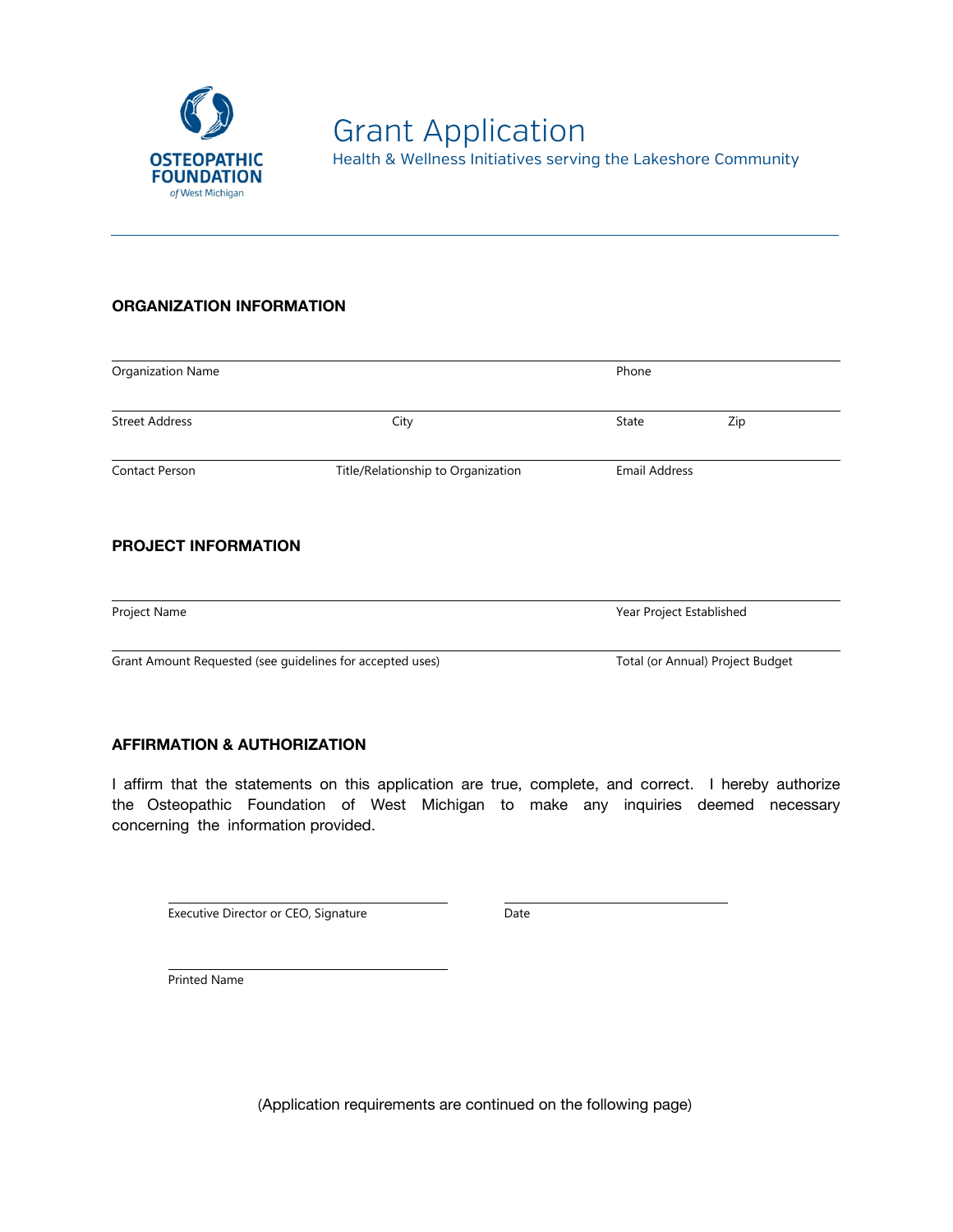Please submit this grant application, including Part 1 (fillable PDF) and Part 2 (documentation) by April 30, 2021. Email submission is preferred but mailing address is also listed below.

## **PART 1: PROJECT NARRATIVE**

1) Summarize the organization and its mission (750 characters)

2) What is the title of the project or program for which the grant is sought?  $(75 \text{ characters})$ 

3) Why is the project necessary? What specific need or problem does the project address? (750 characters)

4) How does the project address the defined need? What will you do or provide? (750 characters)

5) What specific geographic area does the project serve? (400 characters)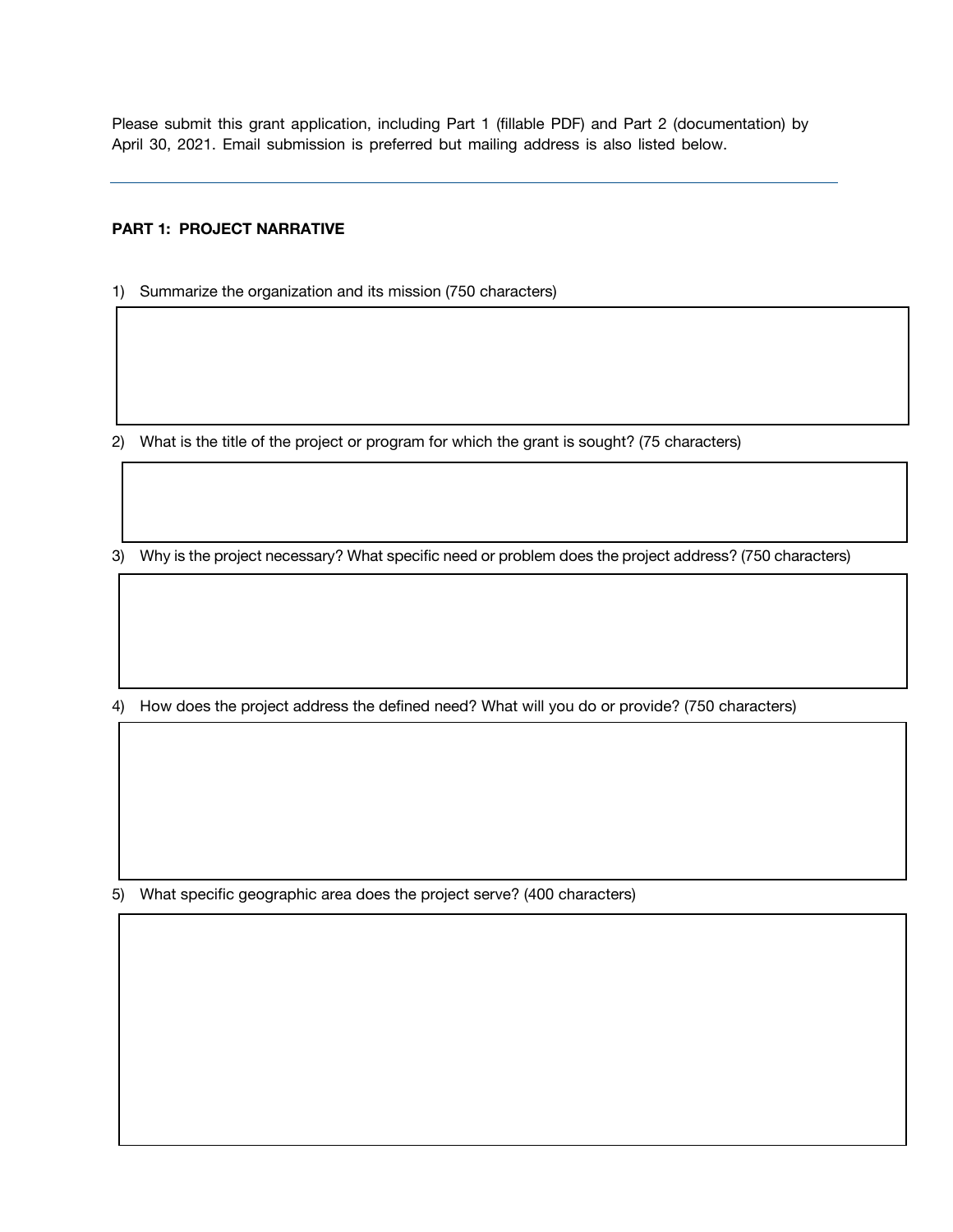7) What results will you measure and how? (750 characters)

8) How often and when will you measure and report the results of this project? (750 characters)

9) What is the total budget for the project? (150 characters)

10) What is the grant amount requested? (150 characters)

11) Describe the specific expenses the grant funds would be used for, if awarded. Please see Guidelines for allowed uses. (750 characters)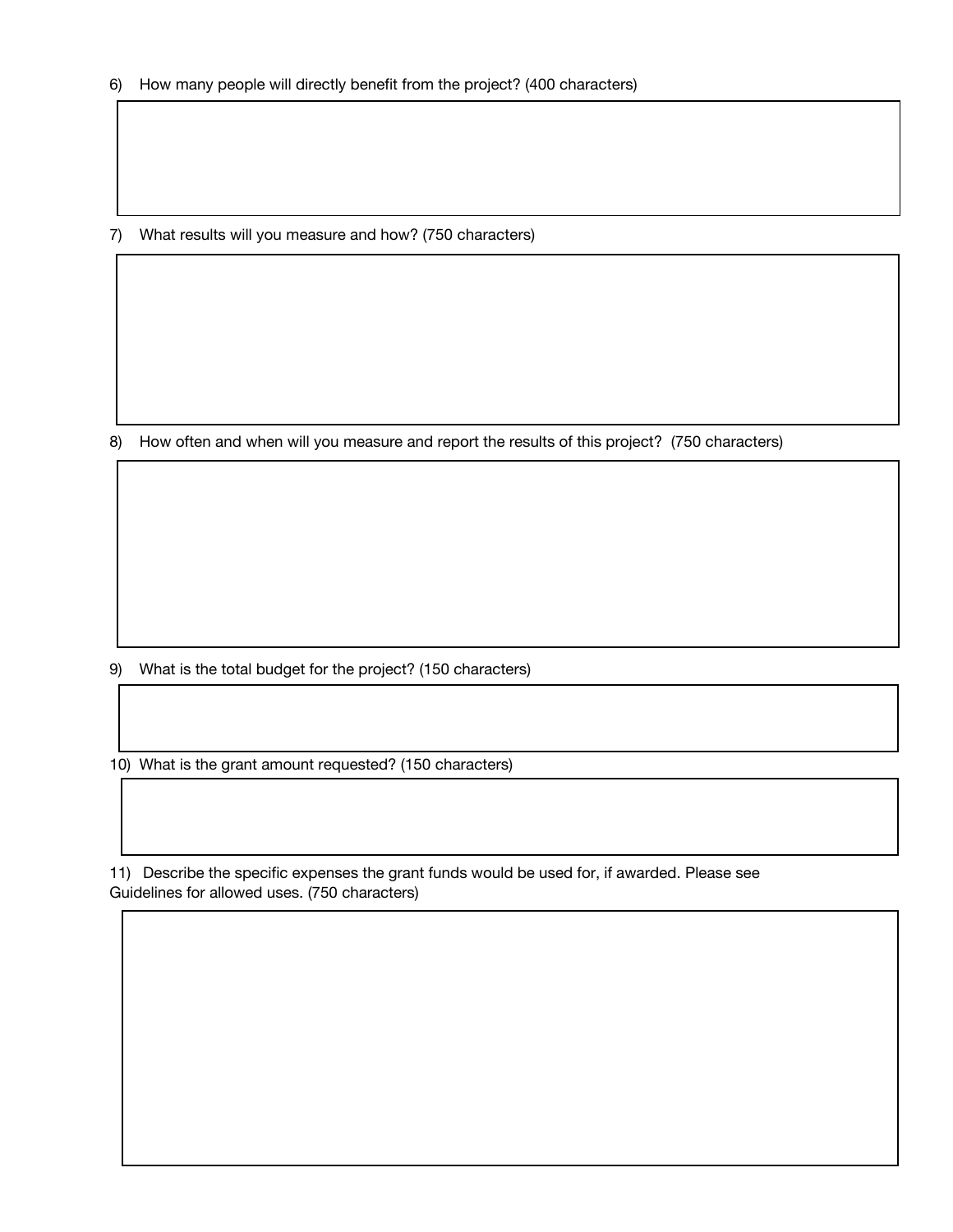12) Is the organization or project affiliated with or supported by Mercy Health? Please describe. (750 characters

13) List project funding committed from other donors or organizations. (400 characters)

14) List project funding requested but not yet committed from other donors or organizations. (400 characters

15) Describe all recognition that will be provided for the Foundation regarding the project. This may include acknowledgement and/or logo placement on signage, educational materials, website, equipment labels, newsletter, annual report, etc. (750 characters)

16) Please include any additional information relevant to the grant request, if necessary. (750 characters)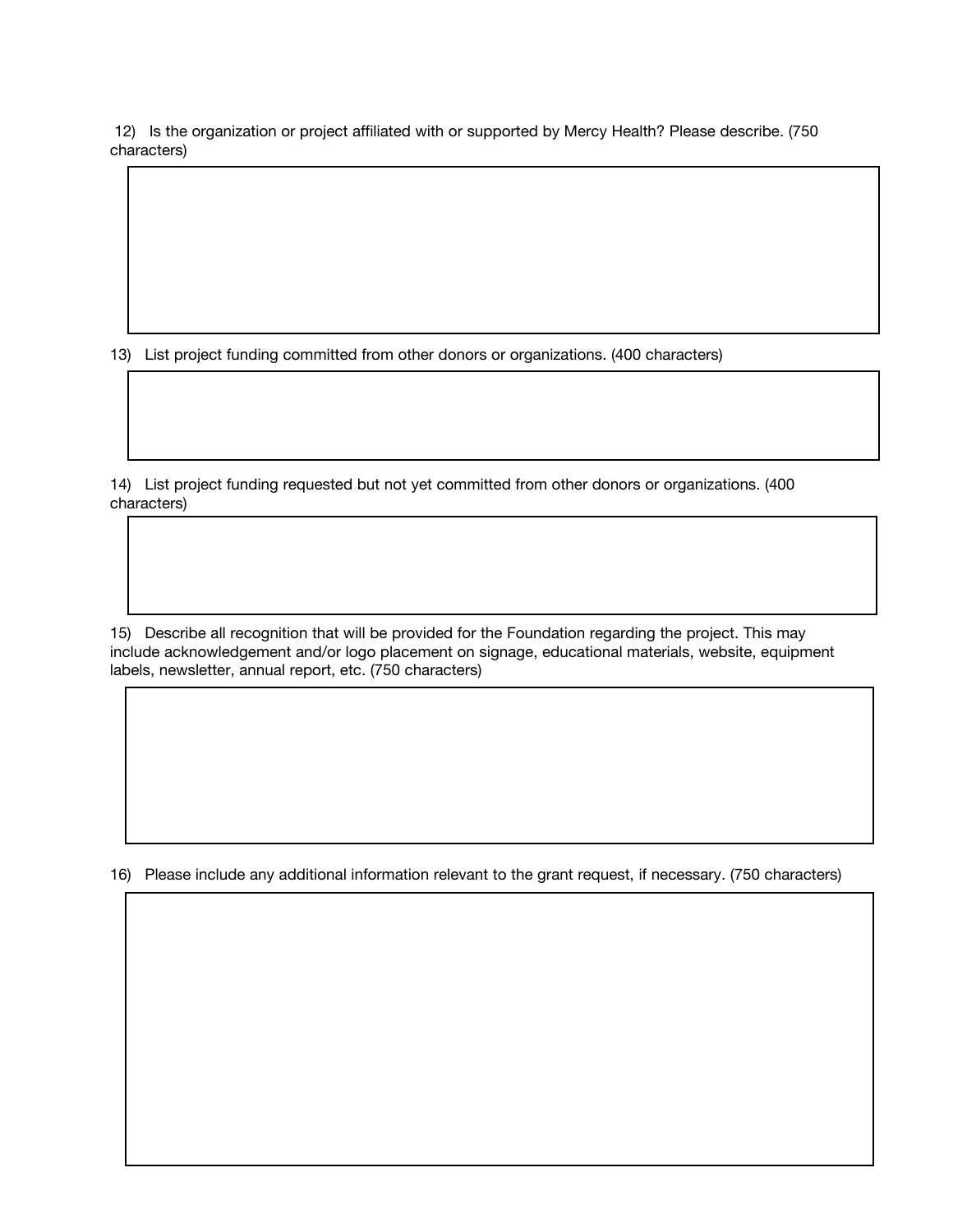### **PART 2: SUPPORTING DOCUMENTATION**

- 1) List of the organization's Officers and Directors
- 2) IRS documentation of nonprofit status including the tax exemption designation
- 3) Governing documents including Articles of Incorporation, Bylaws, and/or Trust Agreement
- 4) Audited financial statements from the most recent fiscal year (If audited statements are not available, please explain and provide alternate.)
- 5) The organization's most recent annual report or newsletter (if available)

#### **All materials must be received by midnight on April 30, 2021**

Both Part 1 and Part 2 must be submitted by the deadline to be considered.

### **Osteopathic Foundation of West Michigan**

800 E. Ellis Road, Norton Shores, MI 49441 | contact@osteopathicfoundation.org